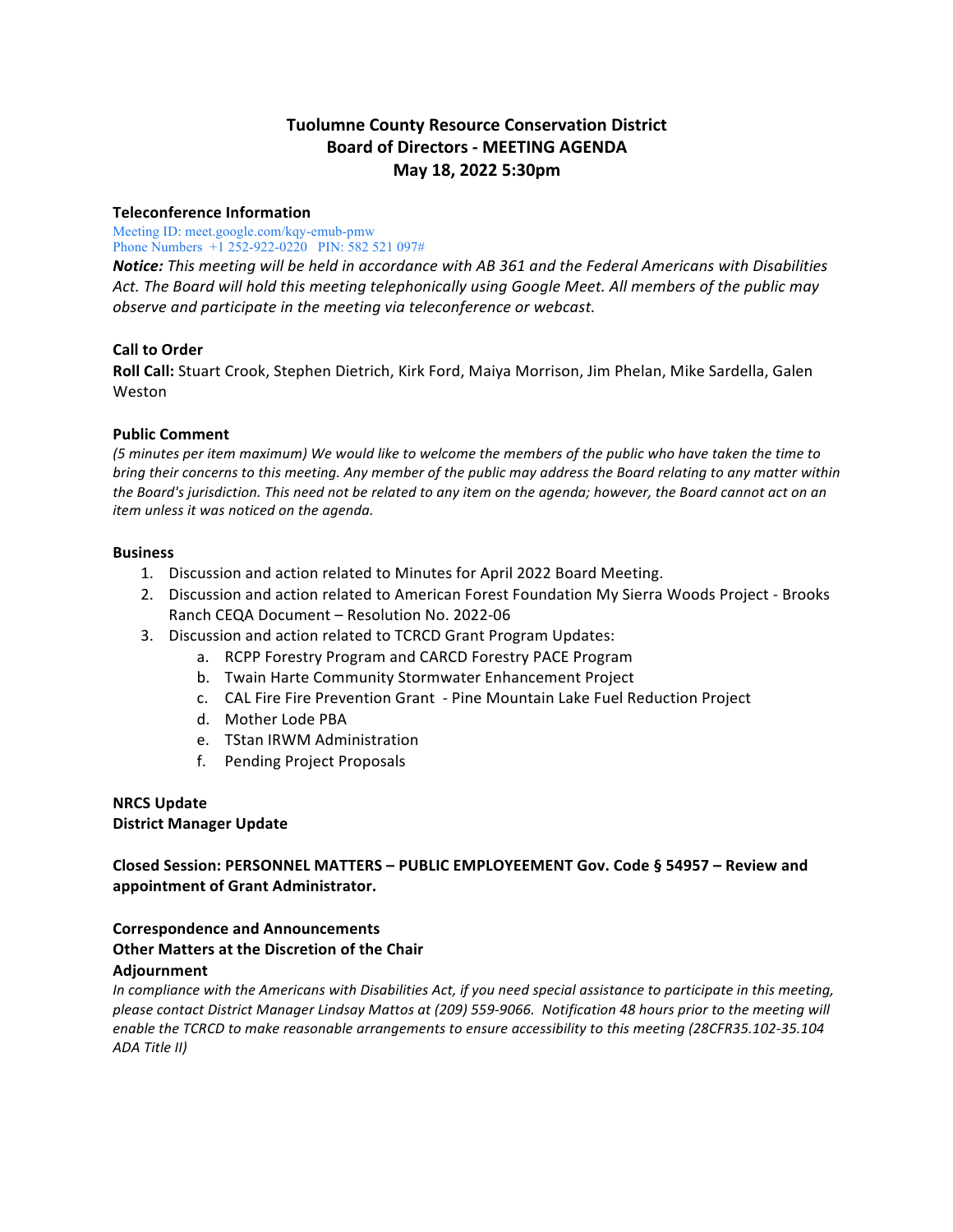## **Tuolumne County Resource Conservation District Board of Directors - MEETING MINUTES March 16, 2022**

**Notice:** This meeting was held in accordance with AB 361 via Google Meet.

**Call to Order:** 5:35 pm **Roll Call:** Stuart Crook, Jim Phelan, Mike Sardella, Galen Weston Guests: Jessica Baker, AFF and Dane Wadle, CSDA

## **Public Comment: No Comment.**

**Business**

- Discussion and action related to Remote Meetings and Resolution 2022-03. Motion to approve Resolution 2022-03 by director Crook, second by director Sardella, roll called, motion passed unanimously.
- Discussion and action related to Minutes for February 2022 Board Meeting. Motion to accept the minutes by director Crook, second by director Sardella, roll called, motion passed unanimously.
- Discussion and action related to CSDA Field Coordinator and AB 1776. Dane Wadle our CSDA coordinator provided and update to the board as well as an overview of AB1776 which directly impacts RCD's ability to get reimbursed by the State similar to contractors. Board discussion on support for the bill.
- Discussion and action related to American Forest Foundation My Sierra Woods Project, Demonstration Site on Wards Ferry Road. Presentation by Jessica Baker of AFF on the My Sierra Woods project and the possible demonstration sites for the project. Discussion by the board on how to provide support for the project. Motion by director Crook to authorize the District Manager to coordinate with AFF on the My Sierra Woods Project including entering into a contract with AFF to be the Lead Agency for CEQA, second by director Sardella, roll called, motion passed unanimously.
- Discussion and action related to TCRCD Grant Program Updates:
	- RCPP Forestry Program and CARCD Forestry PACE Program
	- Twain Harte Community Stormwater Enhancement Project
	- $\circ$  CAL Fire Fire Prevention Grant Pine Mountain Lake Fuel Reduction Project
	- Mother Lode PBA
	- TStan IRWM Administration
	- Pending Project Proposals

L. Mattos provided an update on all of the current projects. Discussion by the board on the CAL Fire Pine Mtn Lake project. Motion by director Sardella to authorize the District Manager to enter into a fee for service agreement with Calaveras County RCD for management of the Pine Mtn Lake Fuel Reduction Project, second by director Crook, roll called, motion passed unanimously.

**NRCS Update:** No report provided. **District Manager Update:** No additional update. **Correspondence and Announcements: None. Other Matters at the Discretion of the Chair: None. Adjournment:** 6:45 pm